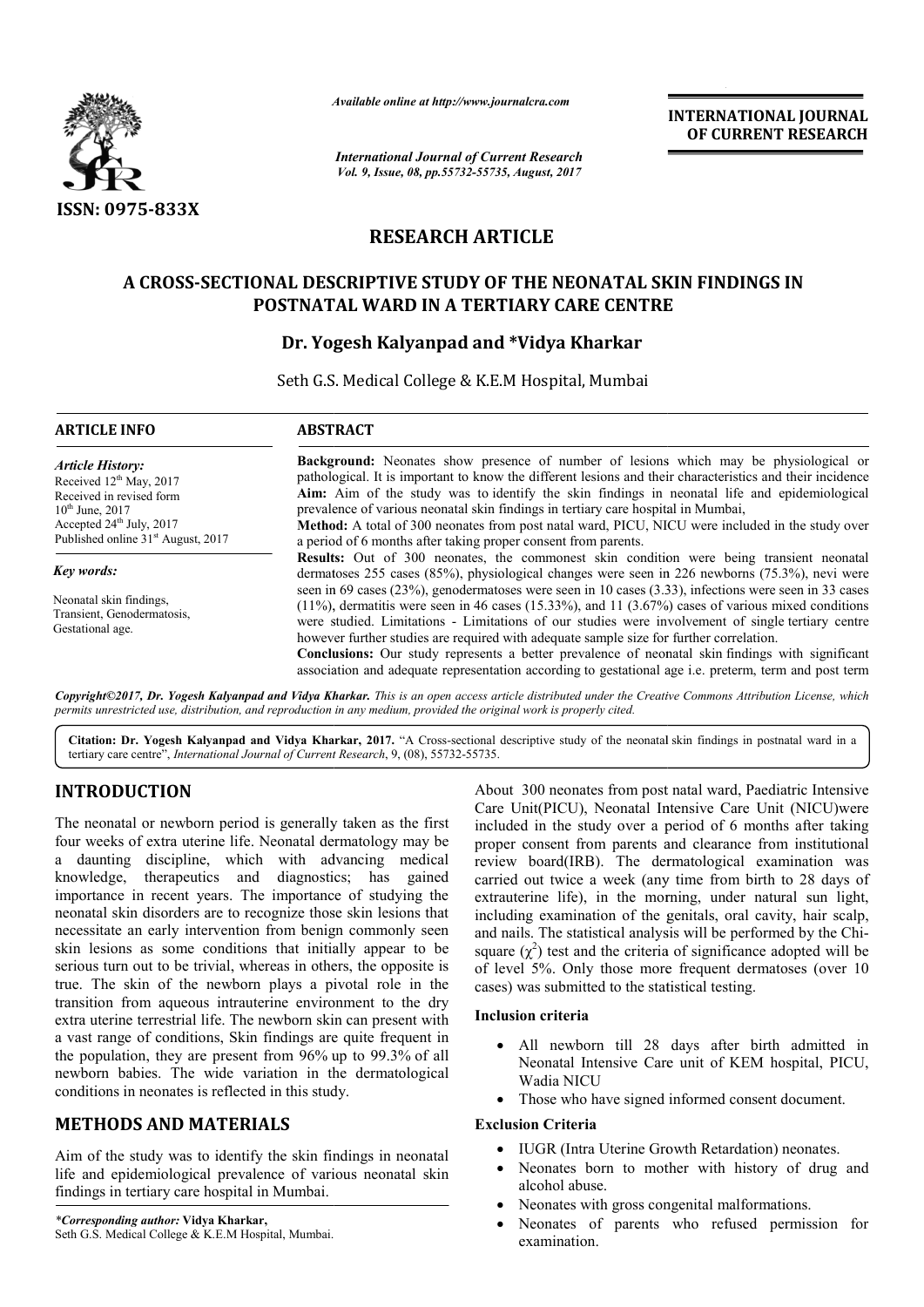#### **RESULTS**

The mean age of the neonates in the study was 3.78 days with a mean birth weight of 2.62 kg. 50.67% (152) were males while 49.33% (148) were females. Among the 300 neonates, 94 (31.3%) were preterm, 172 (57.3%) were term and 34 (11.3%) were post term delivered. The skin findings among the neonates were classified according to the etiology like Physiological, Transient, Infections, Nevi, Genodermatoses, Dermatitis and Miscellaneous. The commonest skin conditions seen were transient neonatal dermatoses comprising of 255 cases (85%), physiological changes were seen in 226 newborns (75.3%), nevi were seen in 69 cases (23%), dermatitis were seen in 46 cases (15.33%), infections were seen in 33 cases (11%), genodermatoses were seen in 10 cases (3.33), and 11 (3.67%) cases of various mixed conditions were studied. Out of 226(75.33%) cases of physiological neonatal dermatoses, icterus was found to be present in 75(25%) neonates, acrocyanosis was present in 66(22%) neonates, and desquamation in 44 (14.67%) neonates, genital pigmentation in the present study was seen in 31 (10.33%) neonates.

**Table 1. Commonly found skin conditions according to gestational age-(in brackets percentage)**

| Conditions            | Number<br>$(\%)$ | Preterm  | Term      | Post<br>term |
|-----------------------|------------------|----------|-----------|--------------|
| Mongolian spots       | 185(61.6)        | 47(15.6) | 118(39.3) | 20(6.6)      |
| <b>Icterus</b>        | 75(25)           | 39(13)   | 19(6.3)   | 17(6.3)      |
| Acrocynosis           | 66(22)           | 32(10.6) | 32(10.3)  | 2(0.6)       |
| <b>ETN</b>            | 64(21.3)         | 10(3.3)  | 45(15)    | 9(3)         |
| Epstein pearl         | 63(21)           | 23(7.6)  | 32(10.6)  | 8(2.6)       |
| Milia                 | 56(18.6)         | 23(7.6)  | 28(9.3)   | 5(1.6)       |
| Salmon patch          | 54(18)           | 17(5.6)  | 34(11.3)  | 3(1)         |
| Sebaceous hyperplasia | 47(15.6)         | 19(6.3)  | 24(8)     | 4(1.3)       |
| Desquamation          | 44(14.6)         | 1(0.3)   | 24(8)     | 19(3.3)      |
| Miliaria              | 39(13)           | 14(3.6)  | 25(8.3)   | 0            |
| Genital pigmentation  | 31(10.3)         | 2(0.6)   | 12(4)     | 17(5.6)      |

**Table 2. Less common conditions distributed according to gestation**

| Conditions                  | Number<br>$(\%)$ | Preterm<br>$(\%)$ | Term $(\% )$ | Post<br>term     |
|-----------------------------|------------------|-------------------|--------------|------------------|
| <b>Bacterial</b> infections | 16(5.3)          | 9(3)              | 7(2.3)       | $\mathbf{0}$     |
| Fungal infections           | 15(5)            | 9(3)              | 5(1.6)       | 1(0.3)           |
| Seborrhoeic dermatitis      | 13(4.3)          | 1(0.3)            | 12(4)        | 0                |
| Intertrigo                  | 12(4)            | $\mathbf{0}$      | 5(1.6)       | 7(2.3)           |
| Superficial strawberry      | 11(3.6)          | 6(2)              | 5(1.6)       | 0                |
| hemangioma                  |                  |                   |              |                  |
| Perianal dermatitis         | 10(3.3)          | 4(1.3)            | 5(1.6)       | 1(0.3)           |
| Cradle cap                  | 8(2.6)           | 3(1)              | 5(1.6)       | $\theta$         |
| Caput succedaneum           | 6(2)             | 0                 | 4(1.3)       | 2(0.6)           |
| Neonatal acne               | 5(1.6)           | 2(0.6)            | 2(0.6)       | 1(0.3)           |
| <b>TNPM</b>                 | 5(1.6)           | $\theta$          | 4(1.3)       | 1(0.3)           |
| Occipital alopecia          | 5(1.6)           | 1(0.3)            | 1(0.3)       | 3(1)             |
| Cutis marmorata             | 4(1.3)           | 4(1.3)            | 0            | $\theta$         |
| Port wine stain             | 4(1.3)           | $\Omega$          | 4(1.3)       | 0                |
| Collodion baby              | 3(1)             | 3(1)              | $\theta$     | $\boldsymbol{0}$ |
| Incontinentiapigmenti       | 3(1)             | $\Omega$          | 3(1)         | 0                |
| Irritant dermatitis         | 3(1)             | 3(1)              |              | $\boldsymbol{0}$ |
| Injection hematoma          | 3(1)             | 2(0.6)            | 1(0.3)       | 0                |
| Viral infections            | 2(0.6)           | 1(1)              | 1(0.3)       | $\boldsymbol{0}$ |
| Cleft lip $&$ palate        | 2(0.6)           | 0                 | 2(0.6)       | 0                |
| Oculocutaneous albinism     | 2(0.6)           |                   | 2(0.6)       | $\boldsymbol{0}$ |
| Epidermolysis bullosa       | 2(0.6)           | 1(0.3)            | 1(0.3)       | $\mathbf{0}$     |

In the our study transient lesions were found to be present in 255(85%) neonates, out of which Mongolian spots were present in 61.6% of the neonates (lumbosacral region in 57.6% and other sites in 4%), Epstein pearls were found to be present in 63(21%), erythema toxicumneonatorum was found to be present in 64 (21.33%), miliaria was present in 39 (13%), milia were found to be present in 56 (18.67%) while 47(15.67%) neonates had sebaceous hyperplasia, acne was present in 5 (1.7%) neonates and cutis marmorata was present in  $4(1.3\%)$  neonates. Out of 300 neonates,  $33(11\%)$  had infections out of which 15(5%) had fungal, 16 (5.3%) had bacterial and 2 (0.66%) had viral infections. Naevi was found to be present in 69(23%) neonates, out of which salmon patch was found to be present in 54 (18%) neonates ,11(3.66%) had superficial strawberry hemangioma and 4(1.33) had port wine stain. Out of 300 neonates, genodermatoses was found to be present in 10 (3.33%) of the neonates. epidermolysis bullosa was present in 2(0.67%) neonates, collodion baby was present in 3(1%) neonates, oculocutaneous albinism was present in 2(0.67%) neonates and incontinentiapigmenti was present in 3 (1%) neonates.

In our study the incidence of dermatitis in the neonates was 15.33% (46 neonates), perianal dermatitis was present in 10 (3.33%) neonates, cradle cap was present in 8 (2.67%) neonates and seborrheic dermatitis, irritant dermatitis and intertrigo were present in  $13(4.33\%)$ ,  $3(1\%)$  and  $12(4\%)$ neonates, respectively. Miscellaneous conditions was present in 11 (3.67%), which includes injection hematoma  $3(1\%)$ , caput succedaneum 6 (2%) and cleft lip & palate 2(0.67%). In our study, out of 64 neonates who had erythema toxicumneonatorum, (ETN) 17.18% (11) neonates had ETN from birth, 76.56% (50)developed ETN in 24-72 hours of birth and 6.25%(4) developed more than 10 days of birth. Among the neonates in our study, 50.67% were males while 49.33% were females in the study by Kulkarni et al, 53.7% were males while 46.3% were females (Kulkarni and Singh, 1996) In the current study, 57.3% were term newborns, 31.3% were preterm newborns and 11.3% were post term newborns. In the study by Kulkarni et al, 88.5% neonates were full term while 11.5% were preterm (Kulkarni and Singh, 1996), There were 90.2% term newborns and 9.8% preterm newborns in the study by Sachdeva et al. There was no representation of the post term neonates in these studies.

In the current study, physiological lesions were present in 75.33% neonates. This incidence is higher than that in the study by Haveri et al. in which physiological skin lesions were present in 59.1% neonates (Haveri and Inamdar, 2014). However, in our study it was found that the physiological lesions were found significantly more in the preterm neonates than the term and post term neonates. This finding has been obtained for the first time and should be studied in more detail. Preterm neonates might show increased physiological lesions as the neonate is still in the developmental stage compared to the full term neonates. In our study, icterus was found to be present in 25% neonates. In the study by Kulkarni et al, icterus was present in 12.1% neonates (Kulkarni and Singh, 1996) Acrocyanosis was present in 22% neonates in the current study, which was higher than that in the study by Sachdeva M et al in which peripheral cyanosis was present in 9.4% neonates (Sachdeva et al., 2002) Our study reported desquamation in 14.67% neonates. In the study by Kulkarni et al, desquamation was present in 7.2% neonates (Kulkarni and Singh, 1996). In the current study, transient lesions were found to be present in 85% neonates which is much higher to the findings in the study by Haveri et al. which showed transient noninfective findings present in 26.3% neonates (Haveri, 2014). In our study Mongolian spots were present in 61.66% of the neonates. Mongolian spots were present in 72% neonates in the study by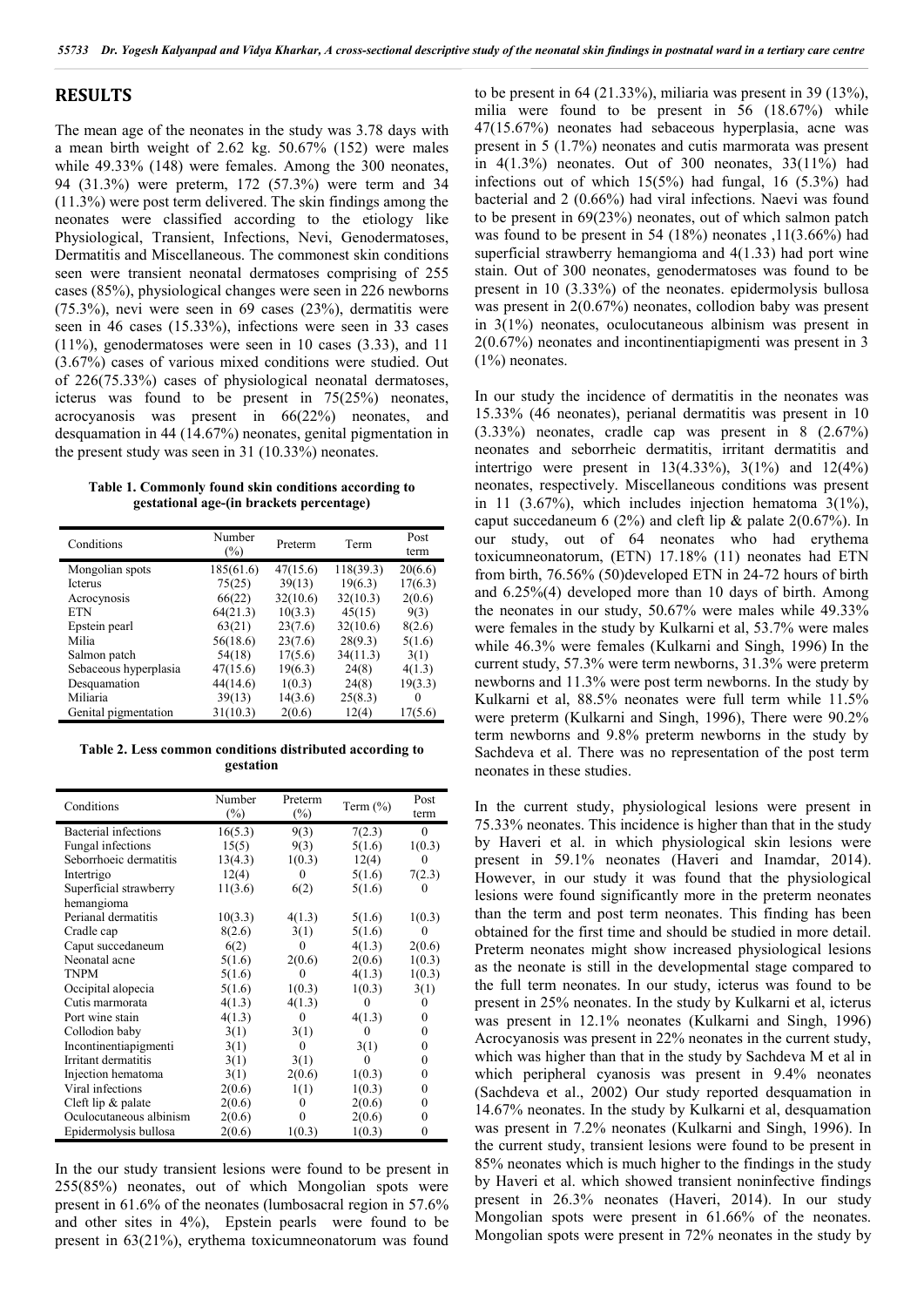Kulkarni et al. (Kulkarni, 1996). In our study, Mongolian spots were present in 47% preterm, 68.6% term and 58.82% post term neonates. Among the neonates in the study by Haveri et al, Mongolian spots were present in 90.31% full term, 8.02% preterm and 1.65% post term neonates (Haveri. 2014).



**Figure 1. Epstein pearl**



**Figure 2. Mongolian spot**



**Figure 3. Multiple hemangioma**



**Figure 4. Collodion Baby**



**Figure 5. Physiological Desquamation**



**Figure 6. Cutis marmorata**



**Figure 7. Epidermolysis Bullosa**

Epstein pearls in the current study were found to be present in 21% neonates. Among the neonates in the Dash et al study, Epstein pearls were present in 28% of the neonates (Dash, 2000). In the current study, erythema toxicum was present in 10.64% preterm, 26.16% term and 26.47% post term neonates. Previous studies have not studies the incidence of erythema toxicum according to gestational age. Our study demonstrated for the first time that the incidence of erythema toxicum in the term neonates is higher than the preterm and post term neonates. In the current study infections were present in 11% neonates which was higher than the incidence of infections in the study Dash et al which was 5% (Dash, 2000), In our study, it was found that the infection was significantly higher in the preterm neonates than the term and post term neonates. This validates the claim that the preterm neonates are at a higher risk of skin infection compared to the full term neonates. In the